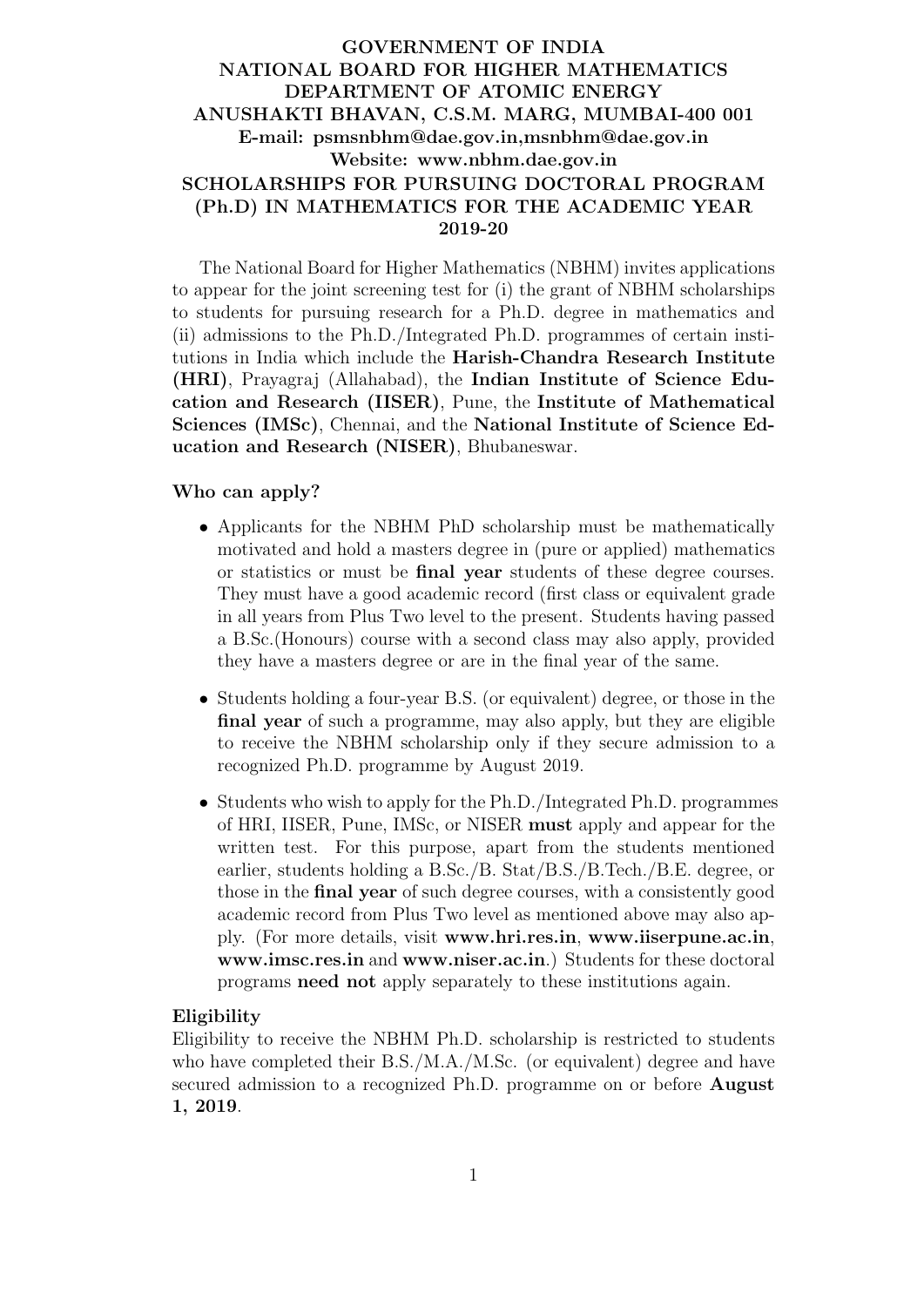### The NBHM Scholarship

Successful candidates will receive a scholarship amount of Rs. 25,000/- (Rupees Twenty-five Thousand Only) per month for the first and second year and Rs. 28,000/- (Rupees Twenty-eight Thousand Only) per month for subsequent years, a contingency grant of Rs. 32,000/- (Rupees Thirty-two Thousand Only) per year and house rent allowance as per central government norms wherever applicable. The scholarships are normally for a period of four years, sanctioned for one year at a time and renewable at the end of each year, subject to satisfactory progress. The enhanced amount of scholarship may be offered after evaluation by the Board at the end of the second year. If deemed fit, the scholarship may be extended for a fifth year at the discretion of NBHM.

To avail of the NBHM scholarship, successful students must enroll themselves in a recognized Ph.D. degree programme. The scholarship will be paid through the institution they join. Part-time research students cannot avail of the scholarship.

#### Selection Procedure

Candidates must appear for a written test which will feature questions based on topics normally covered in masters degree programmes in mathematics. The test will be of 150 minutes' duration and will involve questions with short answers. Question papers of some earlier years will be available on the NBHM website (URL given at the top) and on the IMSc website (www.imsc.res.in, under 'Opportunities>Doctoral Programme>Mathematics'). Based on the performance in the written test, candidates will be short-listed for interview before final selection. The date of the written test is Saturday, January 19, 2019.

The written test will be conducted at the following centres, divided into five separate zones:

Zone 1: Chandigarh, Delhi, Srinagar Zone 2: Allahabad, Indore, Jabalpur, Raipur Zone 3: Goa, Mumbai, Pune, Vallabh Vidyanagar Zone 4: Bhubaneswar, Guwahati, Kolkata, Ranchi, Shillong Zone 5: Bangalore, Chennai, Cochin, Hyderabad

#### How to Apply

Applications should be made in the format given at the end of this advertisement and should include a recent passport size photograph. Completed applications should be sent by e-mail, or submitted online, or sent by SPEED POST, as indicated below. Online/e-mail submissions are preferred.

Applications should not be sent to the NBHM office. Names of two centres from the respective zone must be clearly indicated, giving the order of preference.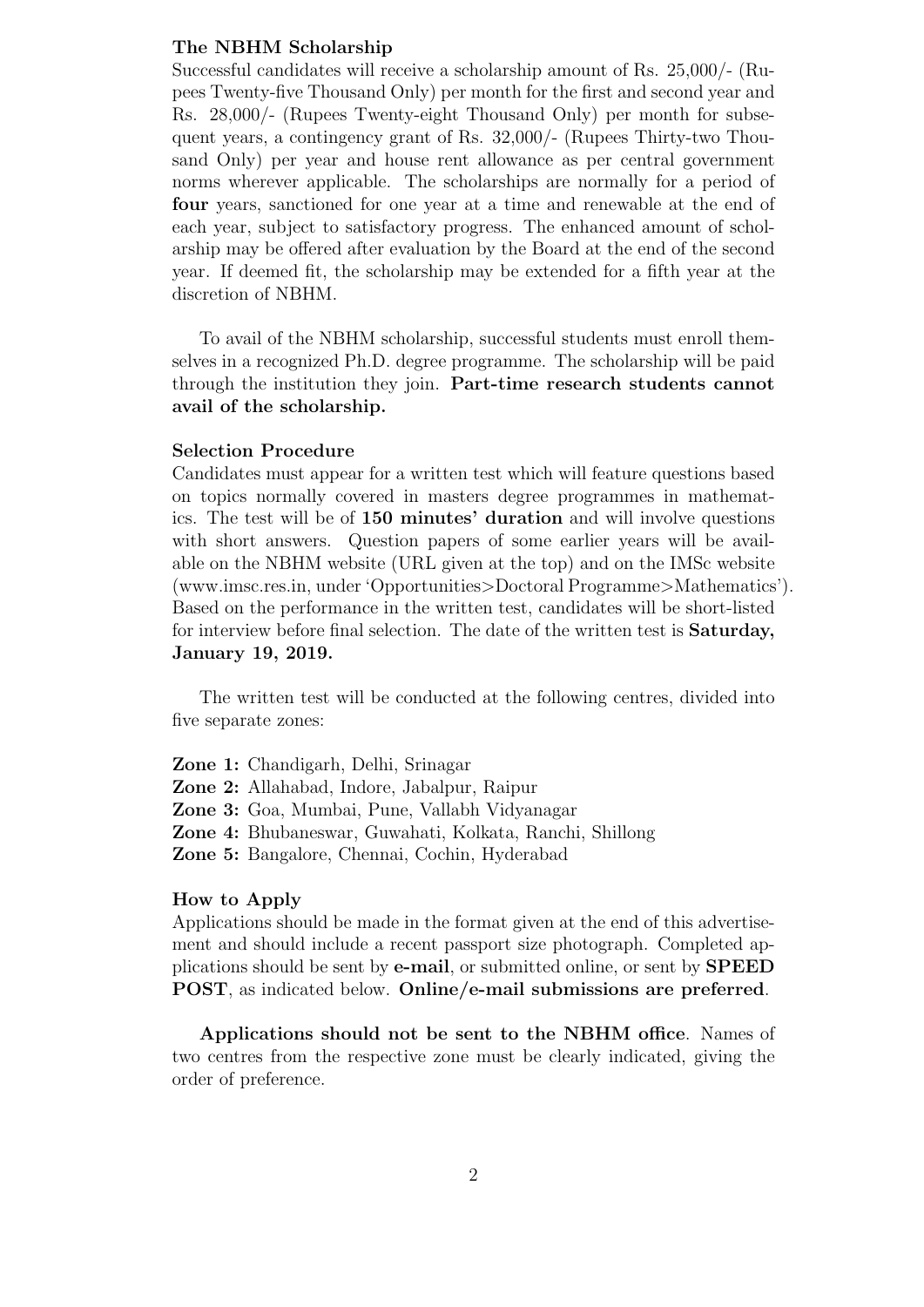## Addresses of zonal coordinators for sending completed applications

### Zone 1

Applications for Zone 1 will be accepted online at nbhm.cdaapuchd.in. The online registration will open on 10th Nov 2018 and the eligible candidates will be able to download hall tickets from 5th Jan 2018 onwards. Hard copies of applications will not be accepted in Zone 1.

Contact person:

Prof. Gurmeet K. Bakshi e-mail: gkbakshi@pu.ac.in

Zone 2

Prof. Kalyan Chakraborty, e-mail:kalyan@hri.res.in Harish-Chandra Research Institte, Chhatnag Road, Jhusi, Prayagraj - 211 019. Uttar Pradesh

Zone 3

Prof. Siddhartha Bhattacharya, e-mail:siddhart@math.tifr.res.in School of Mathematics, Tata Institute of Fundamental Research, Homi Bhabha Road, Colaba, Mumbai - 400 005.

### Zone 4

Dr. Mrinal Nandi e-mail:mrinal.nandi1@gmail.com Department of Statistics, West Bengal State University, Berunanpukuria, Malikapur, Barasat, 24 Parganas North, Kolkata - 700 126.

Zone 5

Prof. S. Kesavan, e-mail:nbhm@imsc.res.in The Institute of Mathematical Sciences, CIT Campus, Taramani, Chennai - 600 113.

#### Deadlines

The last date for receipt of completed applications is Friday, December 7, 2018.

A communication calling the applicant for the written test (hall ticket), together with the allotment of centre, will be sent so as to reach candidates by Friday, January 4, 2019. In the event of an eligible applicant not receiving a communication regarding the test by that date, (s)he should contact the zonal coordinator to whom the application was sent to find out the status of the application and for appropriate remedial measures.